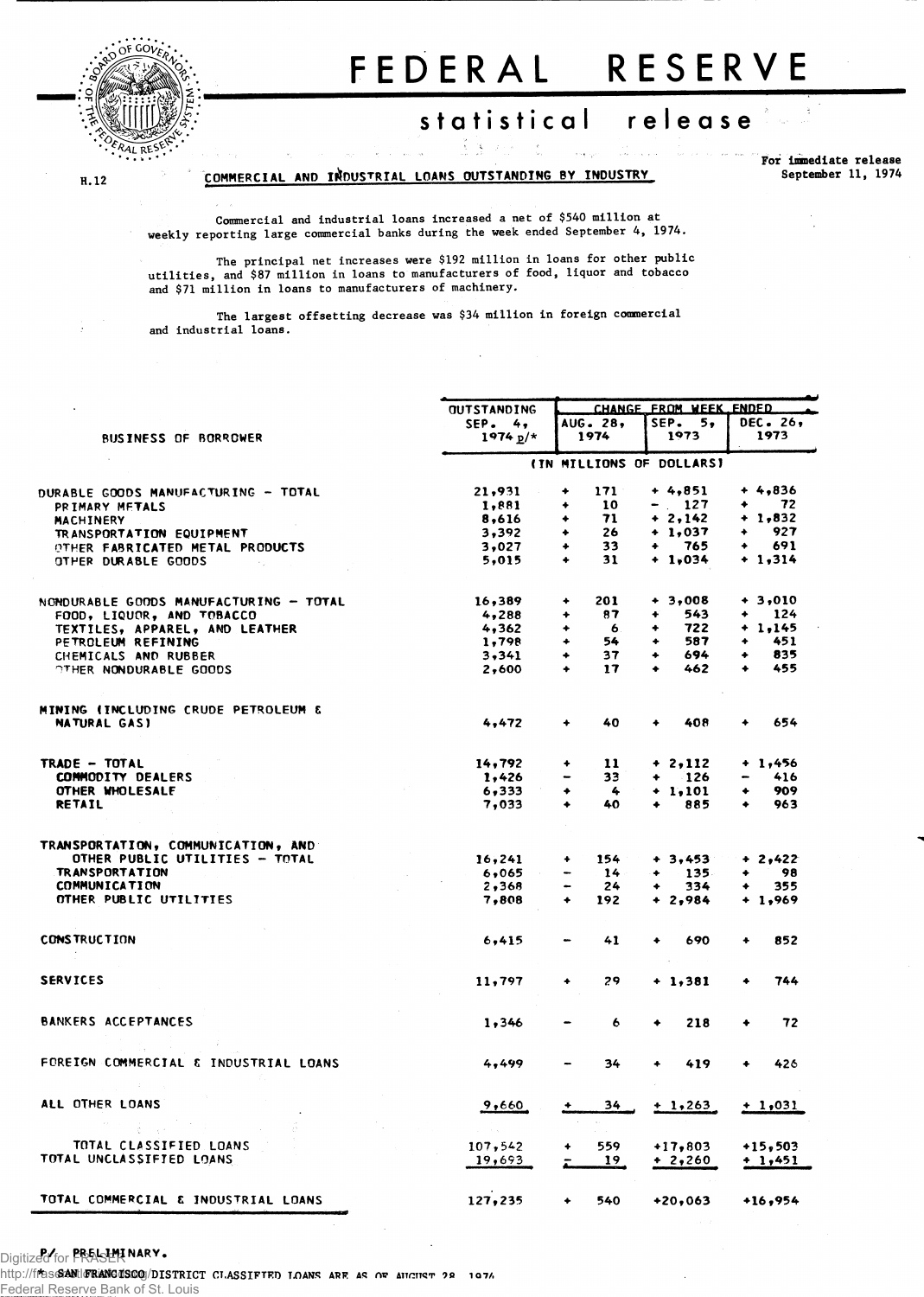$H.12 (a)$ 

#### **COMMERCIA L A ND INDUSTRIAL LOANS OUTSTANDING AT A SAMPLE OF WEEKLY REPORTIN G** LARGE COMMERCIAL BANKS BY INDUSTRY AND FEDERAL RESERVE DISTRICT, WEEK ENDED SEP. 4, 1974 **(IN MILLION S OF DOLLARS I**

 $\mathbf{I}$ 

| <b>SUSINESS OF RORROWER</b>                 | <b>ALL</b><br><b>DISTRICTS</b> | <b>BOSTON</b> | <b>NEW</b><br><b>YORK</b> | PHILA-<br>DELPHIA | CLEVE-<br>LAND | ERICHMOND ATLANTA CHICAGO |       |        | ST.<br>LCUIS | MINNE-<br><b>APPOLIS</b>     | KANSAS<br><b>CITY</b> | <b>DALLAS</b> | $SAN*p$<br><b>FRANCISCO</b> |  |
|---------------------------------------------|--------------------------------|---------------|---------------------------|-------------------|----------------|---------------------------|-------|--------|--------------|------------------------------|-----------------------|---------------|-----------------------------|--|
| OUF. GOODS MFG.-TOTAL                       | 21,931                         | 1,080         | 8,252                     | 929               | 1,825          | 512                       | 440   | 4,865  | 325          | 267                          | 226                   | 433           | 2,777                       |  |
| PRIMARY METALS                              | 1,881                          | 61            | 821                       | 82                | 2.27           | 68                        | 29    | 366    | 41           | 20                           | 4                     | 35            | 127                         |  |
| MACHINERY                                   | 8,616                          | 485           | 3,426                     | 237               | 665            | 129                       | 116   | 2,019  | 98           | 58                           | 60                    | 161           | 1,162                       |  |
| TRANSPORTATION EQUIP.                       | 3,392                          | 122           | 1,410                     | 121               | 295            | 43                        | 96    | 689    | 21           | 12                           | 23                    | 32            | 528                         |  |
| OTHER FAB. METAL PROD.                      | 3,027                          | 142           | 846                       | 200               | 298            | 82                        | 79    | 861    | 56           | 58                           | 71                    | 81            | 253                         |  |
| <b>GTHER DURABLE GOODS</b>                  | 5,015                          | 270           | 1,749                     | 289               | 340            | 190                       | 120   | 930    | 109          | 119                          | E E                   | 124           | 707                         |  |
| NENDUR. GEODS MFG.-TOTAL                    | 16,389                         | 911           | 7,795                     | 734               | 586            | 664                       | 506   | 2,821  | 338          | 211                          | 177                   | 344           | 1,302                       |  |
| FOOD, LIQUOR, & TOBACCO                     | 4,288                          | 135           | 1,734                     | 148               | 100            | 91                        | 99    | 1,078  | 97           | 99                           | 71                    | 48            | 588                         |  |
| TEX. APPAR., & LEATHER                      | 4,362                          | 421           | 2,090                     | 259               | 83             | 388                       | 231   | 458    | 120          | 34                           | 19                    | 43            | 211                         |  |
| PETROL'EUM REFINING                         | 1,798                          | 18            | 994                       | 34                | 42             | 8                         | 39    | 374    | 13           | 20                           | 33                    | 138           | 85                          |  |
| CHEMICALS & RUBBER                          | 3,341                          | 131           | 1,959                     | 112               | 202            | 85                        | 55    | 455    | 49           | 12                           | 25                    | 44            | 212                         |  |
| <b>OTHER NONDURABLE GOODS</b>               | 2,600                          | 206           | 1,018                     | 181               | 154            | 92                        | 82    | 456    | 59           | 46                           | 25                    | 71            | 206                         |  |
| MINING (INCL. CRUDE                         |                                |               |                           | đ.                |                |                           |       |        |              |                              |                       |               |                             |  |
| PETROLEUM & NAT. GAS)                       | 4,472                          | 43            | 2,141                     | 102               | 231            | 20                        | 91    | 648    | 16           | 39                           | 152                   | 607           | 382                         |  |
| TRADE-TOTAL                                 | 14,792                         | 939           | 5,326                     | 819               | 825            | 848                       | 743   | 1,999  | 388          | 282                          | 427                   | 458           | 1.738                       |  |
| COMMODITY DEALERS                           | 1,426                          | 62            | 867                       | 101               | 10             | 64                        | 24    | 58     | 34           | 37                           | 41                    | 37            | 91                          |  |
| OTHER WHOLESALE                             | 6,333                          | 362           | 2,384                     | 283               | 302            | 365                       | 371   | 882    | 162          | 81                           | 161                   | 227           | 753                         |  |
| <b>RETAIL</b>                               | 7.033                          | 515           | 2,075                     | 435               | 513            | 419                       | 348   | 1,059  | 192          | 164                          | 225                   | 194           | 894                         |  |
| TRANSP., COMMUN., E                         |                                |               |                           |                   |                |                           |       |        |              |                              |                       |               |                             |  |
| OTHER PUB. UTILITIES                        | 16,241                         | 644           | 8,408                     | 585               | 842            | 427                       | 460   | 2,419  | 302          | 151                          | 185                   | 348           | 1,470                       |  |
| <b>TRANSPIRTATION</b>                       | 6,065                          | 211           | 2,800                     | 239               | 226            | 204                       | 285   | 932    | 199          | 73                           | 86                    | 135           | 675                         |  |
| <b>COMMUNICATION</b>                        | 2,368                          | 130           | 919                       | 82                | 144            | 143                       | 53    | 385    | 44           | 21                           | 45                    | 84            | 318                         |  |
| OTHER PUBLIC UTILITIES                      | 7,808                          | 303           | 4,689                     | 264               | 472            | 80                        | 122   | 1,102  | 59           | 57                           | 54                    | 129           | 477                         |  |
| <b>CONSTRUCTION</b>                         | 6,415                          | 155           | 1,779                     | 344               | 405            | 625                       | 372   | 884    | 149          | 164                          | 98                    | 516           | 924                         |  |
| <b>SERVICES</b>                             | 11.797                         | 729           | 3,530                     | 1,222             | 576            | 502                       | 627   | 1,283  | 300          | 277                          | 285                   | 696           | 1,770                       |  |
| <b><i>BANKERS</i></b><br><b>ACCEPTANCES</b> | 1,346                          | 24            | 428                       | 50                | 71             | 10                        | 18    | 154    | 11           | $\qquad \qquad \blacksquare$ | 8                     | 90            | 482                         |  |
| FOR. COML. & IND. LOANS                     | 4,499                          | 142           | 2,209                     | 102               | 240            | 54                        | 69    | 704    | 168          | 16                           | 3                     | 126           | 666                         |  |
| ALL OTHER LOANS                             | 9,660                          | 134           | 3,165                     | 25                | 678            | 454                       | 265   | 1,682  | 164          | 83                           | 71                    | 344           | 2,595                       |  |
| TOTAL CLASS. LOANS                          | 107,542                        | 4,801         | 43,033                    | 4,912             | 6,279          | 4,116                     | 3,591 | 17,459 | 2,161        | 1,490                        | 1,632                 | 3,962         | 14,106                      |  |
| TOTAL UNCLASS. LOANS                        | 19,693                         | 721           | 1,512                     | 309               | 1,205          | 1,149                     | 1,166 | 2,429  | 419          | 72                           | 508                   | 805           | 9,398                       |  |
| TOTAL COML. & IND. LOANS                    | 127,235                        | 5.522         | 44,545                    | 5,221             | 7,484          | 5,265                     | 4,757 | 19,888 | 2,580        | 1,562                        | 2,140                 | 4.767         | 23,504                      |  |

#### **P/ PRELIMINARY . FINAL TOTA L WILL APPEAR IN T HE F . R . BULLETIN .**

SAN FRANCISCO DISTRICT FINAL FIGURES APPEAR IN A RELEASE OF THAT RESERVE BANK.

**\* CLASSIFIED LOANS ARB AS OF AUGUST 28, 1974.**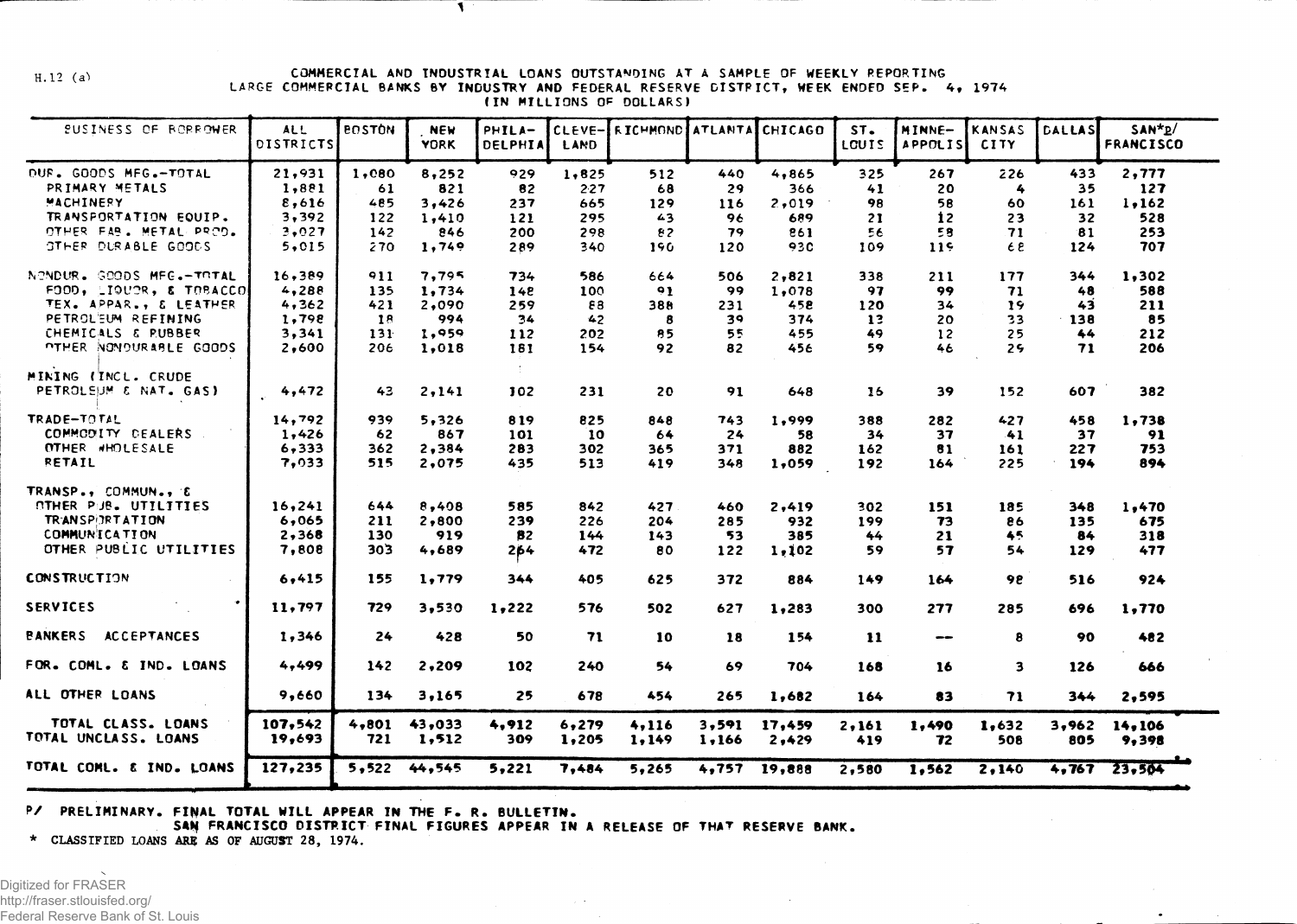### **H. 12 (b) COMMERCIAL AND INDUSTRIAL TERM LOANS OUTSTANDING BY INDUSTRY**

**Total commercial and industrial term loans were \$45,847 million as of August. This was an increase of \$6,481 million over the comparable data a year ago and an increase of \$620 million from the last Wednesday of July.**

**The principal net changes were \$217 million in loans to manufacturers of machinery, \$126 million in loans for mining and \$125 million in loans for other public utilities.**

**The total of all business term loans on August 28, represents 43 per cent of business outstanding at large commercial banks in the series.**

|                                        | PERCENT OF  | <b>TERM LOANS</b> | CHANGE FROM MONTH ENDED                           |                                |                                |  |  |  |  |
|----------------------------------------|-------------|-------------------|---------------------------------------------------|--------------------------------|--------------------------------|--|--|--|--|
|                                        | TOTAL BUSI- | AUG. $28$ ,       | <b>JULY 31.</b>                                   | AUG. 29,                       | DEC. 26,                       |  |  |  |  |
| <b>BUSINESS OF BORROWER</b>            | NESS LOANS  | 1974 $p/$         | 1974                                              | 1973                           | 1973                           |  |  |  |  |
|                                        | (3)         |                   | (IN MILLIONS OF DOLLARS)                          |                                |                                |  |  |  |  |
| DURABLE GOODS MANUFACTURING - TOTAL    | 43          | 9,509             | 283<br>$\ddotmark$                                | $+1,687$                       | $+ 1,521$                      |  |  |  |  |
| PRIMARY METALS                         | 59          | 1,104             | $12 \overline{ }$<br>$\qquad \qquad \blacksquare$ | 186<br>-                       |                                |  |  |  |  |
| <b>MACHINERY</b>                       | 44          | 3,789             | 217<br>$\ddotmark$                                | $+ 1,091$                      | 867<br>۰                       |  |  |  |  |
| TRANSPORTATION EQUIPMENT               | 42          | 1,419<br>$\sim$   | 46<br>$\ddotmark$                                 | 183<br>٠                       | 130<br>٠                       |  |  |  |  |
| OTHER FABRICATED METAL PRODUCTS        | 33          | 1,000             | 4<br>٠                                            | ٠<br>146                       | $\ddotmark$<br>105             |  |  |  |  |
| OTHER DURABLE GOODS                    | 44          | 2,197             | $\ddotmark$<br>28                                 | 453<br>$\ddot{\phantom{1}}$    | $\ddotmark$<br>419             |  |  |  |  |
|                                        |             |                   |                                                   |                                |                                |  |  |  |  |
| NONDURABLE GOODS MANUFACTURING - TOTAL | 42          | 6,801             | $\ddotmark$<br>110                                | $\bullet$<br>913               | 774<br>۰                       |  |  |  |  |
| FOOD, LIQUOR, AND TOBACCO              | 38          | 1,604             | ----                                              | 194<br>$\ddotmark$             | $\ddotmark$<br>113             |  |  |  |  |
| TEXTILES, APPAREL, AND LEATHER         | 26          | 1,171             | 11                                                | $\ddotmark$<br>148             | ٠<br>168                       |  |  |  |  |
| PETROLEUM REFINING                     | 60          | 1,047             | 51<br>۰                                           | $\ddotmark$<br>161             | 153<br>٠                       |  |  |  |  |
| CHEMICALS AND RUBBER                   | 54          | 1,788             | 28<br>$\ddotmark$                                 | $\ddotmark$<br>299             | 231<br>٠                       |  |  |  |  |
| OTHER NONDURABLE GOODS                 | 46          | 1,191             | 42<br>$\ddotmark$                                 | $\ddotmark$<br>111             | $\ddotmark$<br>109             |  |  |  |  |
| MINING (INCLUDING CRUDE PETROLEUM &    |             |                   |                                                   |                                |                                |  |  |  |  |
| NATURAL GAS)                           | 74          | 3,323             | $\ddot{}$<br>126                                  | $\ddotmark$<br>367             | 330<br>$\ddot{}$               |  |  |  |  |
| TRADE - TOTAL                          | 27          | 4,114             | ۰<br>-1                                           | 701                            |                                |  |  |  |  |
| COMMODITY DEALERS                      | 11          | 166               | 11<br>۰                                           | ۰<br>$\ddotmark$               | 579<br>۰                       |  |  |  |  |
| OTHER WHOLESALE                        | 22          | 1,419             |                                                   | 51                             | 39<br>۰                        |  |  |  |  |
| RETAIL                                 | 36          | 2,529             | 27<br>17<br>$\ddot{}$                             | 256<br>۰<br>394<br>$\ddotmark$ | 217<br>۰<br>$\ddotmark$<br>323 |  |  |  |  |
| TRANSPORTATION, COMMUNICATION, AND     |             |                   |                                                   |                                |                                |  |  |  |  |
| OTHER PUBLIC UTILITIES - TOTAL         |             |                   |                                                   |                                |                                |  |  |  |  |
| <b>TRANSPORTATION</b>                  | 56          | 9,009             | 88<br>٠                                           | $+1,200$                       | 573<br>۰                       |  |  |  |  |
| <b>COMMUNICATION</b>                   | 70          | 4,311             | 41<br>-                                           | ۰<br>19                        | 9                              |  |  |  |  |
|                                        | 43          | 1,034             | 4<br>۰                                            | 199<br>۰                       | ۰<br>174                       |  |  |  |  |
| OTHER PUBLIC UTILITIES                 | 48          | 3,664             | $\ddotmark$<br>125                                | 982<br>$\ddotmark$             | 408<br>٠                       |  |  |  |  |
| <b>CONSTRUCTION</b>                    | 34          | 2,218             | 35<br>۰                                           | $\ddotmark$<br>215             | $\ddotmark$<br>310             |  |  |  |  |
| <b>SERVICES</b>                        | 45          | 5,300             | $\ddotmark$<br>27                                 | $\ddotmark$<br>627             | 244<br>$\ddotmark$             |  |  |  |  |
| FOREIGN COMMERCIAL & INDUSTRIAL LOANS  | 55          |                   |                                                   |                                |                                |  |  |  |  |
|                                        |             | 2,500             | 65<br>-                                           | ٠<br>208                       | $\ddotmark$<br>166             |  |  |  |  |
| ALL OTHER LOANS                        | _31         | 3.073             | <u> 15 - </u>                                     | 563<br>$+$                     | 421<br>$\ddotmark$             |  |  |  |  |
| TOTAL TERM LOANS OUTSTANDING           | 43          | 45,847            | 620                                               | $+ 6,481$                      | $+4,918$                       |  |  |  |  |
|                                        |             |                   |                                                   |                                |                                |  |  |  |  |

**P/ Preliminary.**